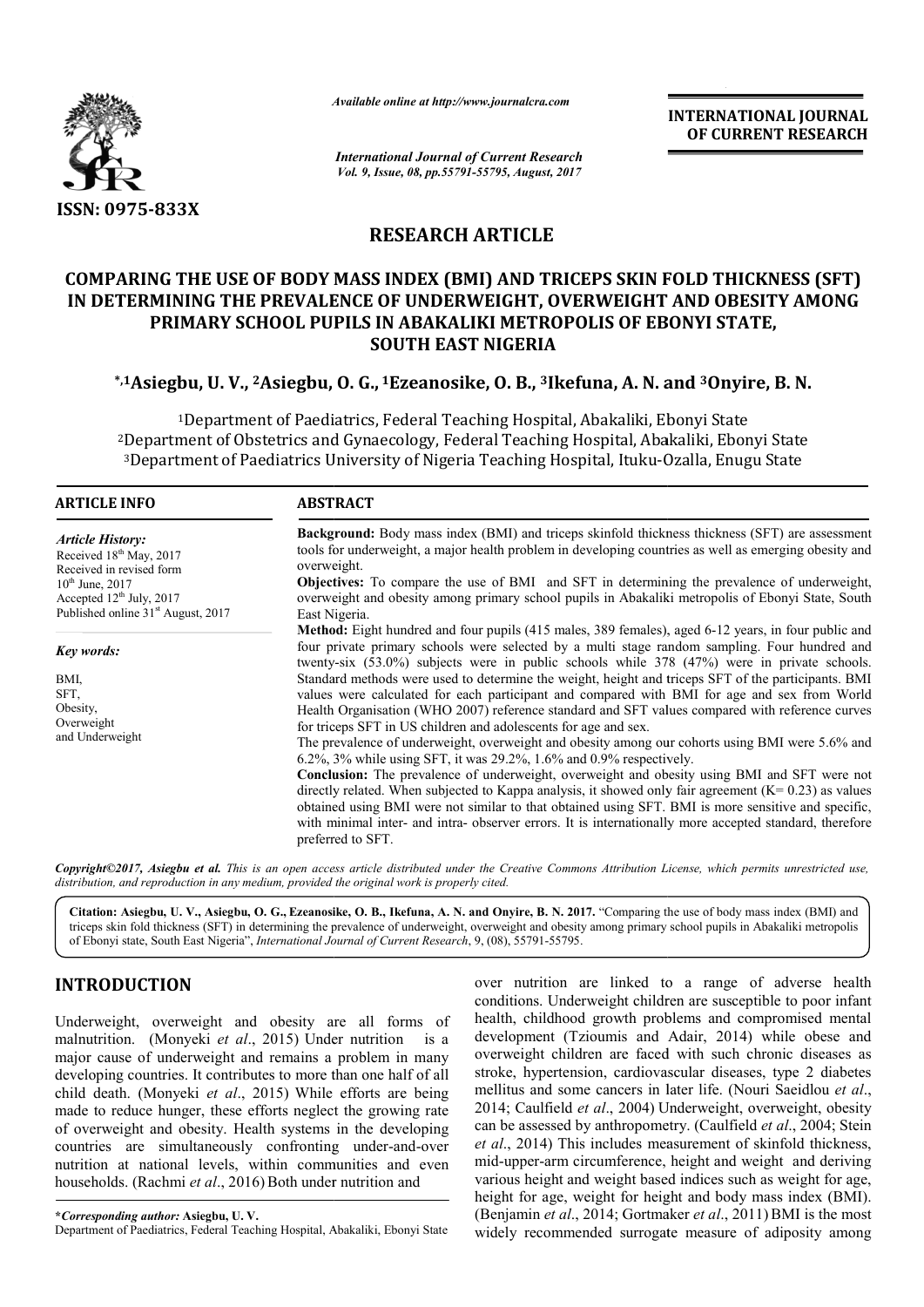*55792 Asiegbu et al. Comparing the use of body mass index (BMI) and triceps skin fold thickness (SFT) in determining the prevalence of underweight, overweight and obesity among primary school pupils in Abakaliki metropolis of Ebonyi state, south East Nigeria*

other indices derived from weight and height. (Popkin, 2001) It is given by the formula

## BMI= Weight (kg) Height  $(m^2)$

World Health Organisation and the Centre for Disease Control and Prevention (CDC) growth charts define obesity as BMI equal to or greater than 95th percentile, overweight as BMI between 85th percentile to less than 95th percentile and underweight as BMI less than or equal to 5th percentile. (Popkin, 2001) Using BMI Z-score, obesity is defined as BMI Z-score greater than or equal to +2SD, overweight as BMI Zscore greater than +1SD (Nurliyana *et al*., 2016) but less than +2SD and underweight as BMI Z-score less than or equal to - 2SD for age and sex. (Miller *et al*., 2011) Skinfold thickness, which is a direct measurement of subcutaneous fat, correlates with total body fat. (Stein *et al*., 2014) Some investigators thus define obesity as triceps skinfold equal to or exceeding the 97th percentile, overweight as less than 97th but greater than 90th percentile and underweight as less than or equal to the3rd percentile for age and sex. (Deckelbaum and Williams, 2001) Others describe obesity as triceps skinfold thickness greater than 85th percentile. (Manyanga *et al*., 2014) Several studies have been done on underweight, obesity and overweight using BMI. (Popkin, 2001; Nurliyana *et al*., 2016; Miller *et al*., 2011; WHO, 2017) Few looked at obesity, overweight using SFT. This study compares underweight, overweight and obesity using BMI and triceps SFT in primary school pupils in Abakaliki metropolis of Ebonyi State, South East Nigeria.

## **MATERIALS AND METHODS**

This study was conducted from April to June 2012 in using pupils from four public and four private primary schools in Abakaliki metropolis, Ebonyi state, South- East Nigeria. Abakaliki metropolis is made up of 2 Local government Areas (LGAs) – Ebonyi and Abakaliki LGAs.

### **Ethical Approval**

Ethical approval for the study was obtained from the Research and Ethical Committee of now called Federal Teaching Hospital Abakaliki, Ebonyi State. Permission to carry out the studies in the selected primary schools was obtained from the Ebonyi State Universal Basic Education Board and the Individual school authorities.

#### **Informed Consent**

Informed consent was obtained from each parent/guardian of each child studied after they were given study information sheet written in lay language explaining the study, its benefits and possible risks. Every pupil gave assent before being enrolled in the study. The minimum sample size was used for this study was 804.

#### **Sampling procedure**

Two public and two private primary schools were used in each LGA based on the ratio of public to private primary schools in the LGAs. In all eight primary schools (4 public, 4 private) were used for the study. A multistage sampling frame was used to select the requisite 804 participants for the study. A semi structured questionnaire completed by parents/subjects was

used to obtain information on child's bio data and parent's socio-economic status. The weight, height and tricep SFT of each participant were measured and BMI calculated. The WHO 2007 BMI Z-score for age and sex criteria of <2SD was defined as underweight. (Caulfield *et al*., 2004) The USA reference standard of triceps skinfold thickness equal to or less than the 3rd percentile for age and sex (Deckelbaum and Williams, 2001) was considered underweight. The WHO 2007 BMI Z-score for age and sex criteria of between + I SD and  $\leq$ +2SD was considered as overweight and  $\geq$  + 2SD as obesity. (Caulfield *et al*., 2004) The USA reference standard of triceps skinfold thickness between 90th to 97th percentile for age and sex (Deckelbaum and Williams, 2001) was also considered as overweight and equal to or greater than 97th percentile for age and sex as obesity. Socioeconomic status of each student was determined based on methods proposed by Oyedeji (Organiztion, 2017). Data analysis was done using statistical packages SPSS Inc. Released 2008. SPSS Statistics for Windows, Version 17.0. Chicago: SPSS Inc.

## **RESULTS**

Table I shows the Mean Body Mass Index of male subjects according to age in public and private schools. The mean values were similar between males in public and private schools except for subjects aged 6 years as well as 9 and 10 years (p<0.05). Also, in Table II, females had comparable mean BMI values at ages 7, 8 and 11 years,  $(p=0.84, 0.13,$  and 0.34 respectively). Subjects aged 9 and 10 years in private schools had significantly higher BMI values than their counterparts ( $p \le 0.001$ ). Table III and IV show the SFT values of the study population. Both males and females in private schools had consistently higher values when matched for age and sex with their counterparts in public schools,  $(p < 0.05)$ , except at age 11 year in males which was comparable,  $(p=0.06)$ . However, the mean SFT of female subjects aged 6 and 12 year could not be compared because there were no subjects of such ages in public and private schools respectively. Table V shows the prevalence of underweight, overweight and obesity in private and public schools using BMI. More subjects were underweight in the public schools when compared to those in private schools (8.5% vs 2.4%). On the other hand, more subjects were overweight in private schools, when compared to public schools (10.6% vs 2.3%). Obesity was recorded only in private schools. Table VI. Prevalence of underweight, overweight and obesity in private and public schools using SFT Table VII compared the prevalence of underweight, overweight and obesity using BMI and SFT. Underweight was observed more using SFT in the study population. Although there was no finding of obesity in the public school using both BMI and SFT, there was no direct relationship between using BMI or SFT to assess body weight. These comparisons were subjected to kappa analysis. (Owa *et al*., 1997) The result was 0.23, showing only fair agreement. (< 0.02= poor agreement, 0.21-0.04= fair agreement, 0.41- 0.60 = moderate agreement,  $0.61 - 0.80 =$  good agreement and  $0.81$ -1.00 = very good agreement). (Owa *et al*., 1997)

## **DISCUSSION**

BMI is a ratio of the body weight to the square of the height. In this study, BMI values in the participants increased with age as expected. (Brook, 1971) The BMI values for males in private schools were higher than those of their counterparts in public schools when matched for age and sex.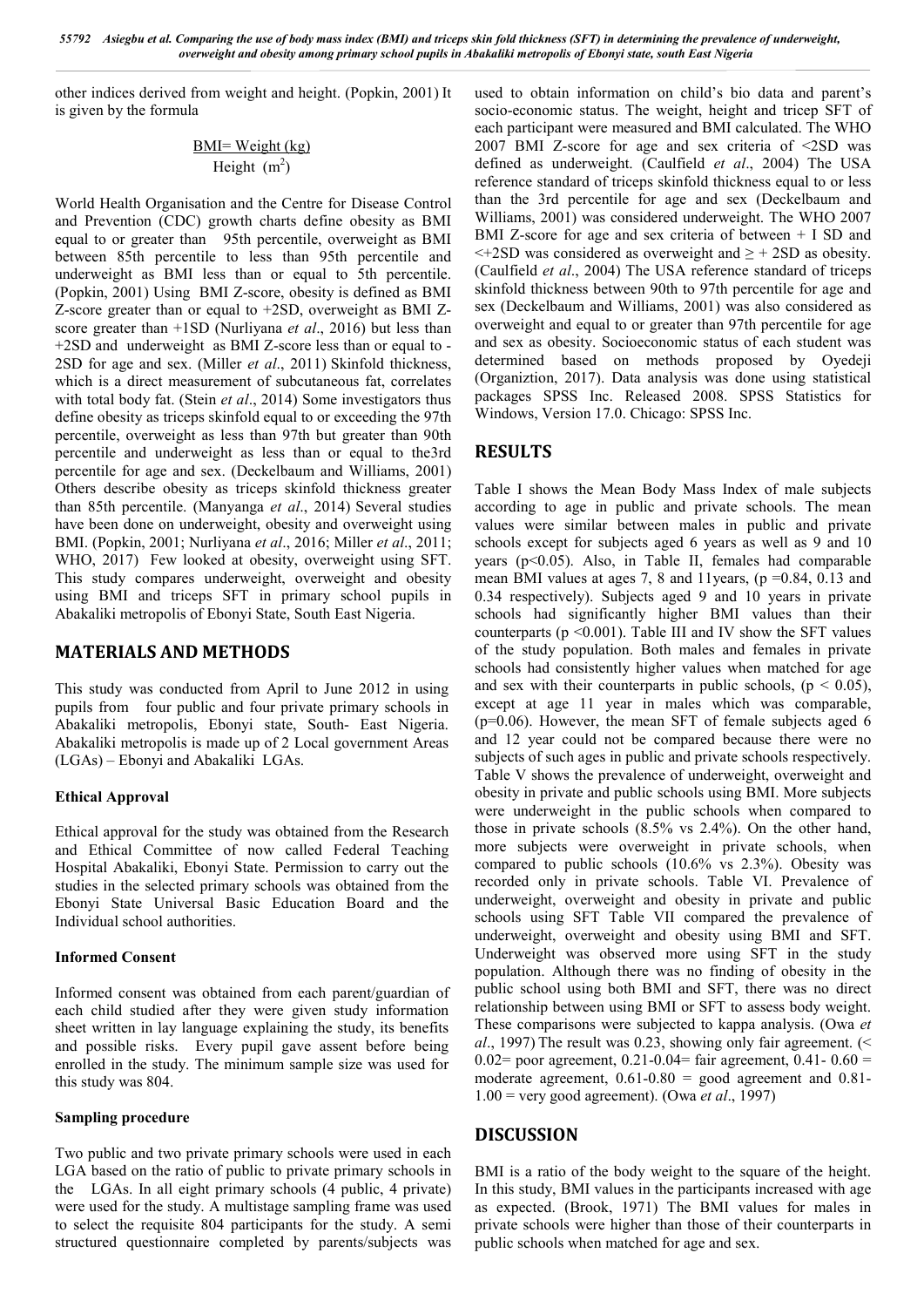| Table 1. Mean body Mass Index (BMI) of male subjects by age in public and private schools |  |  |  |  |  |  |
|-------------------------------------------------------------------------------------------|--|--|--|--|--|--|
|-------------------------------------------------------------------------------------------|--|--|--|--|--|--|

|     |    |                | Public        |             |    |                | Private      |             |         |         |    |         |
|-----|----|----------------|---------------|-------------|----|----------------|--------------|-------------|---------|---------|----|---------|
| Age | N  | Mean           | Range         | 95% CI      | N  | $Mean \pm SD$  | Range        | 95% CI      | diff    |         | df | p-value |
| 6   | 40 | $14.6 \pm 1.3$ | $12.1 - 17.4$ | 14.15-14.99 | 59 | $15.3 \pm 1.3$ | $9.0 - 17.3$ | 14.93-15.62 | $-0.71$ | $-2.61$ | 97 | 0.01    |
|     | 16 | $15.4 \pm 0.8$ | 13.9-16.5     | 14.89-15.83 | 28 | $15.9 \pm 1.4$ | 13.8-17.8    | 15.37-16.42 | $-0.53$ | $-1.39$ | 42 | 0.17    |
|     | 23 | $16.0 \pm 0.9$ | $14.1 - 18.0$ | 15.56-16.35 | 38 | $15.5 \pm 2.2$ | 13.4-23.8    | 14.78-16.25 | 0.44    | 0.89    | 59 | 0.38    |
|     | 22 | $15.8 \pm 1.4$ | 13.4-18.3     | 15.14-16.40 | 27 | $18.0 \pm 2.8$ | 14.0-23.4    | 16.91-19.11 | $-2.24$ | $-3.43$ | 49 | < 0.001 |
| 10  | 24 | $15.8 \pm 1.1$ | 13.8-17.9     | 15.34-16.23 | 23 | $17.0 \pm 2.2$ | 14.8-23.6    | 16.01-17.89 | $-1.17$ | $-2.35$ | 45 | 0.02    |
|     | 30 | 16.0±0.9       | 14.1-17.6     | 15.64-16.36 |    | $16.3 \pm 0.2$ | 16.0-16.4    | 15.69-16.84 | $-0.26$ | $-0.46$ | 31 | 0.64    |
| 12  | 66 | $16.8 \pm 1.7$ | 13.7-21.8     | 16.37-17.22 | 16 | $17.1 \pm 1.7$ | 14.0-20.9    | 16.26-18.07 | $-0.37$ | $-0.78$ | 80 | 0.43    |

#### **Table 2. Mean body Mass Index (BMI) of female subjects by age in public and private schools**

| Public  |    |                |                          |             |    |                |           |                          |                          |         |    |         |
|---------|----|----------------|--------------------------|-------------|----|----------------|-----------|--------------------------|--------------------------|---------|----|---------|
| Age     | N  | Mean           | Range                    | 95% CI      |    | $Mean \pm SD$  | Range     | 95% CI                   | diff                     |         | df | p-value |
| $\circ$ |    | -              | $\overline{\phantom{0}}$ | -           | 29 | $16.1 \pm 2.1$ | 13.5-20.4 | $\overline{\phantom{a}}$ | $\overline{\phantom{a}}$ | -       | -  | -       |
|         |    | $15.6 \pm 0.9$ | 14.0-16.9                | 15.07-16.20 | 33 | $15.8 \pm 2.0$ | 13.4-22.7 | 16.05-16.48              | $-0.12$                  | $-0.20$ | 43 | 0.84    |
| 8       | 20 | $15.1 \pm 1.3$ | 13.2-17.2                | 14.51-16.70 | 29 | $16.1 \pm 2.7$ | 13.3-24.7 | 15.08-17.10              | $-0.99$                  | $-1.54$ | 47 | 0.13    |
| 9       | 43 | $15.4 \pm 1.2$ | 13.4-17.8                | 14.98-15.72 | 23 | 17.4±2.8       | 13.7-24.7 | 16.15-18.57              | $-2.01$                  | $-4.07$ | 64 | 0.001   |
| 10      | 34 | $15.9 \pm 1.5$ | 13.6-20.6                | 15.41-16.48 | 54 | $12.2 \pm 3.0$ | 14.3-25.4 | 17.36-19.02              | $-2.24$                  | $-4.00$ | 86 | 0.001   |
|         | 34 | $19.9 \pm 2.7$ | $2.0 - 18.5$             | 14.92-16.81 | 16 | $16.5 \pm 1.0$ | 14.5-18.9 | 15.99-17.07              | $-0.66$                  | $-0.95$ | 48 | 0.34    |

#### **Table 3. Skin fold thickness value of the male subjects by age in private and public school**

|     |    |                     | Public                |           |    |                     | Private               |            |         |         |    |         |
|-----|----|---------------------|-----------------------|-----------|----|---------------------|-----------------------|------------|---------|---------|----|---------|
| Age | N  | $Mean\pm$<br>SD(mm) | Range $\pm$<br>SD(mm) | 95% CI    | N  | $Mean\pm$<br>SD(mm) | Range $\pm$<br>SD(mm) | 95% CI     | diff    |         | df | p-value |
| 6   | 40 | $5.6 \pm 2.5$       | $2.1 - 11.0$          | 4.75-6.35 | 59 | $6.7 \pm 1.7$       | $4.1 - 12.3$          | 6.24-7.11  | $-0.71$ | $-2.70$ | 97 | 0.010   |
|     | 16 | $4.3 \pm 2.2$       | $2.2 - 9.1$           | 3.13-5.43 | 28 | $6.5 \pm 2.5$       | $3.0 - 11.3$          | 5.58-7.50  | $-0.26$ | $-3.06$ | 42 | < 0.001 |
| 8   | 23 | $4.7 \pm 2.0$       | $2.3 - 9.1$           | 3.82-5.56 | 38 | $7.4 \pm 4.6$       | $3.2 - 32.4$          | 5.84-8.89  | $-2.67$ | $-2.61$ | 59 | 0.010   |
| 9   | 22 | $6.0 \pm 3.1$       | $2.3 - 13.3$          | 4.63-7.37 | 27 | $9.3 \pm 3.8$       | $2.1 - 15.4$          | 7.77-10.81 | $-3.29$ | $-3.25$ | 47 | < 0.001 |
| 10  | 24 | $5.2 \pm 2.2$       | $2.3 - 10.4$          | 4.35-6.07 | 23 | $7.9 \pm 3.8$       | $4.2 - 18.0$          | 6.29-9.59  | $-2.78$ | $-3.09$ | 45 | < 0.001 |
| 11  | 30 | $4.5 \pm 1.6$       | $2.3 - 7.3$           | 3.88-5.08 | 3  | $6.5 \pm 3.3$       | $2.8 - 8.9$           | 1.59-14.66 | $-2.05$ | $-1.92$ | 31 | 0.06    |
| 12  | 66 | $5.7 \pm 1.9$       | $3.4 - 12.4$          | 5.39-6.32 | 16 | $10.4 \pm 3.9$      | 5.4-18.8              | 8.32-12.44 | $-4.52$ | $-6.79$ | 80 | < 0.001 |

#### **Table 4. Skin fold thickness value of female subjects by age in private and public school**

|     |    |                 | Public                |           |    |                 | Private            |              |         |         |    |         |
|-----|----|-----------------|-----------------------|-----------|----|-----------------|--------------------|--------------|---------|---------|----|---------|
| Age | N  | Mean±<br>SD(mm) | Range $\pm$<br>SD(mm) | 95% CI    | N  | Mean±<br>SD(mm) | $Range \pm SD(mm)$ | 95% CI       | diff    |         | df | p-value |
| 6   | -  |                 | -                     | ۰         | 29 | $8.5 \pm 1.4$   | $6.4 - 11.7$       | $6.4 - 11.7$ |         | -       |    | -       |
|     | 12 | $5.1 \pm 2.8$   | $2.2 - 12.1$          | 3.31-6.81 | 33 | $8.4\pm4.3$     | $3.5 - 21.1$       | 6.85-9.91    | $-3.32$ | $-2.48$ | 43 | 0.020   |
| 8   | 20 | $6.5 \pm 2.2$   | $2.4 - 9.4$           | 5.41-7.49 | 29 | 11.0±4.7        | 5.4-22.2           | 9.17-12.78   | $-4.52$ | $-3.92$ | 47 | < 0.001 |
| Q   | 43 | $6.1 \pm 2.3$   | $2.3 - 11.3$          | 5.37-6.76 | 23 | $12.6 \pm 7.2$  | 6.4-33.2           | 9.43-15.69   | $-6.49$ | $-5.45$ | 64 | < 0.001 |
| 10  | 34 | $6.7 \pm 3.8$   | $2.1 - 22.8$          | 5.35-7.98 | 54 | $11.6\pm 4.0$   | 5.4-22.9           | 10.54-12.74  | $-4.97$ | $-5.77$ | 86 | < 0.001 |
|     | 34 | $6.5{\pm}4.1$   | $2.1 - 22.4$          | 5.09-7.96 | 16 | $10.2 \pm 3.7$  | $2.5 - 17.2$       | 8.21-12.15   | $-3.65$ | $-3.02$ | 48 | < 0.001 |

**Table 5. Prevalence of underweight, overweight and obesity in private and public schools using BMI**

|             | Public schools | Private schools | Total       |
|-------------|----------------|-----------------|-------------|
| Underweight | $36(8.5\%)$    | $9(2.4\%)$      | $45(5.6\%)$ |
| Normal      | 380 (89.2%)    | 305 (80.7%)     | 685 (85.2%) |
| Overweight  | $10(2.3\%)$    | $40(10.6\%)$    | $50(6.2\%)$ |
| Obesity     | -              | $24(6.3\%)$     | $24(3.0\%)$ |

**Table 6. Prevalence of underweight, overweight and obesity in private and public schools using SFT**

| Public school |               | Private school | Total         |
|---------------|---------------|----------------|---------------|
| Underweight   | $202(47.4\%)$ | 33(8.7%)       | $235(29.2\%)$ |
| Normal        | $222(52.1\%)$ | 327(86.5%)     | 549(68.3%)    |
| Overweight    | $2(0.5\%)$    | $11(2.9\%)$    | $13(1.6\%)$   |
| Obesity       | -             | $7(1.9\%)$     | $7(0.9\%)$    |

### **Table 7. Measurement of agreement between BMI using WHO standard and SFT using US standard**

|             | BMI         | SFT          |             |               |             |               |
|-------------|-------------|--------------|-------------|---------------|-------------|---------------|
|             | Public      | private      | total       | public        | private     | total         |
| Underweight | $36(8.5\%)$ | $9(2.4\%)$   | $45(5.6\%)$ | $202(47.4\%)$ | 33(8.7%)    | $235(29.2\%)$ |
| Normal      | 380(89.2%)  | 305(80.7%)   | 685(85.2%)  | $222(52.1\%)$ | 327(86.5%)  | 549(68.3%)    |
| Overweight  | $10(2.3\%)$ | $40(10.6\%)$ | $50(6.2\%)$ | $2(0.5\%)$    | $11(2.9\%)$ | $13(1.6\%)$   |
| Obesity     | $0(0\%)$    | $24(6.3\%)$  | $24(3.0\%)$ | $0(0\%)$      | $7(1.9\%)$  | $7(0.9\%)$    |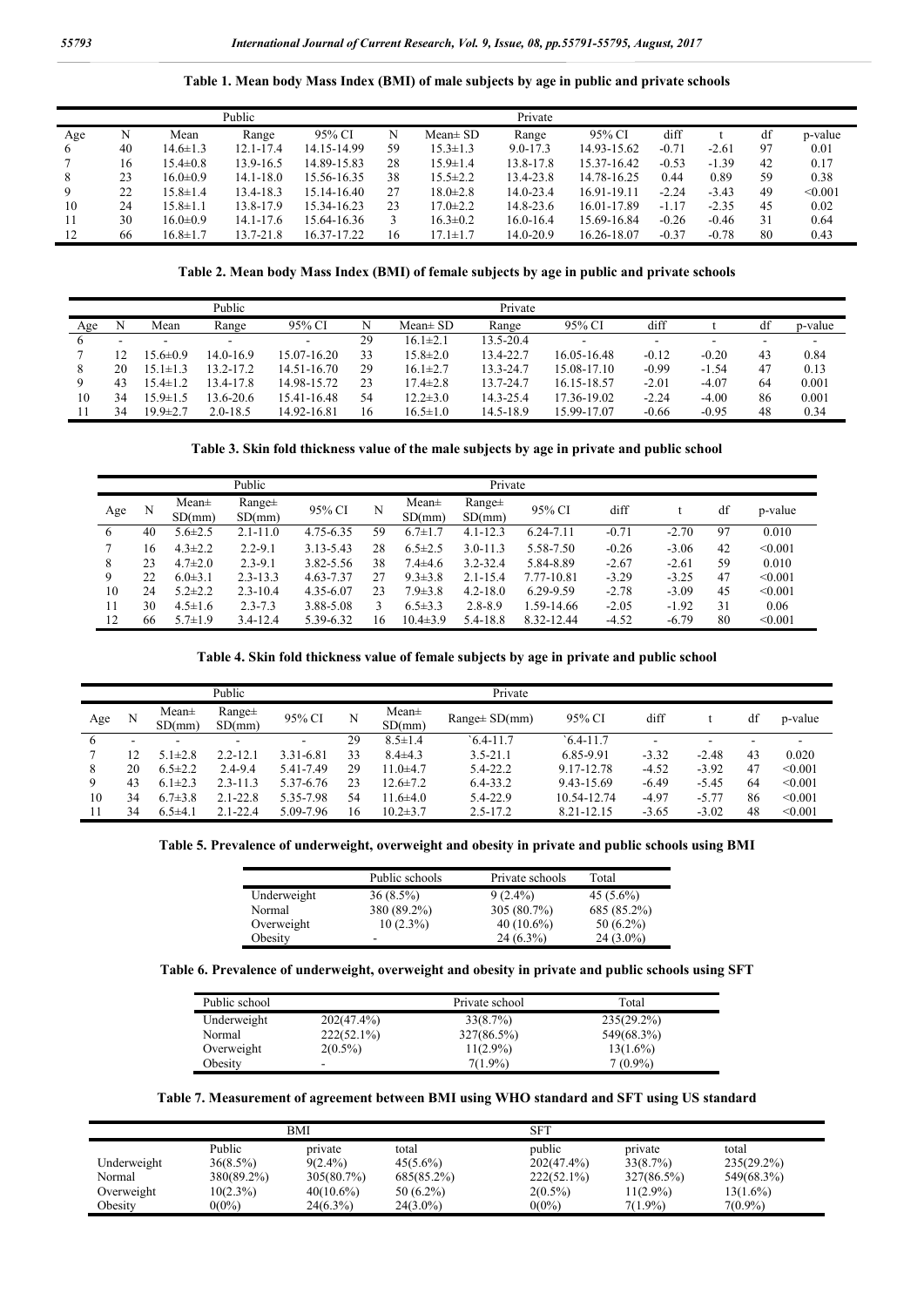Similarly, females in private school also had higher BMI values than their counterparts in public schools. In all, females had higher values when compared with males. In this regard, the findings in the current study are similar to those reported by Owa and Adejuyigbe (Miller *et al*., 2011) as well as Ansa and colleagues (Popkin, 2001) who also found that BMI in both sexes increased with age. The triceps SFT values of the study population in the present study increased progressively with age. Both males and females in private schools had consistently higher values when matched for age and sex with their counterparts in public schools. The progressive increase of the SFT of the study population could be explained by the steady physical growth experienced by the mid-childhood when they gain about 3 to 3.5kg/year in weight and 6cm/year in height (Centers for Disease Control and Prevention, 2017). Higher values in females could be explained by the fact that females have more adipose tissues than males. In the present study the overall prevalence of underweight, overweight and obesity using BMI Z score for age and sex were 5.6% (3.5% of males, 2.1% of females), 6.2% (3.1% of males, 3.1% of females) and 3.0% (1.2% of males, 1.7% of females) respectively. Prevalence of underweight was low and when compared with other Nigerian (Opara *et al*., 2010) and international studies (Araoye, 2003; Oyedeji, 1985) were found to be at a much lower level. The prevalence of overweight though raised, was lower when compared with other studies. (Araoye, 2003; Oyedeji, 1985; Landis and Koch, 1977) The prevalence of obesity in the present study was also lower compared to some Nigerian studies. (Miller *et al*., 2011; WHO, 2017) Increasing urbanization with life style changes might be responsible for the observed increased prevalence of overweight and obesity in our cohorts. However, the poverty rate in Ebonyi state may be responsible for the observed comparatively lower rates in our study group. This was reflected in the SEC (Socio-Economic Class) of the Using the SFT in the current study, the overall prevalence of underweight, overweight and obesity were 29.2% (15.7% of males and 13.6% of females), 1.6% (0.5% of male and 1.1 % female) and  $0.9\%$  (0.1% of males and 0.7% of females) respectively. Underweight was found more in males in public schools. Overweight was more in females who were in private schools. Obesity was found only in private schools with females more affected than males. This may be related to the higher adipose tissue mass in females compared to males Similar studies done by Akesode and Ajibode (Manyanga *et al*., 2014) in Abeokuta reported overweight and obesity rates higher in males. The weight, height, BMI and SFT of female subjects aged 6 and 12years were not obtained in the present study because there were no subjects of such ages in public and private schools respectively. For those aged 6 years in public schools, the possible explanations could be that, these children who are likely to come from lower socio-economic class are seen by their parents to be too young to be enrolled into schools while females aged 12 years in private were not recorded possibly because pupil in private school and likely to come from upper socio-economic class and are enrolled earlier into school, therefore complete their primary education before 12 years of age. Since the reference curve for SFT corresponding to the CDC Growth Chart for children above five years of age were not published with the other growth variables, researchers had to provide reference percentiles for triceps and sub scapular SFT that directly corresponded to the CDC 2000 Growth Chart for US children above five years. (Prentice, 1998; Ansa *et al*., 2008; Isaranurug, 1999) These may likely explain the high prevalence of underweight using the SFT, Since the US children used may be of a relatively higher SEC

with comparatively better nutrition and higher fat cell mass. (Glew *et al*., 2003)

In this study, underweight was observed more using SFT when compared to the use of BMI. This may be due to the American reference standard used for SFT in the current study since American children are fatter than their counterparts. (Glew *et al*., 2003) Using Kappa analysis (Owa *et al*., 1997), there was only fair agreement (K=0.23) between BMI and SFT. This further explains the discrepancy in the prevalence of underweight, overweight, obesity and strengthens the case for the use of universally accepted BMI standard rather than the American SFT in our own environment. The higher prevalence of underweight using SFT compared to BMI further demonstrates the fair agreement between BMI and American SFT. Most Nigerian studies use BMI in assessing overweight and obesity (WHO, 2017; Opara *et al*., 2010; The NHS information Centre, 2017; Sanchez-Cruz *et al*., 2013) few used SFT (Manyanga *et al*., 2014) but none has used SFT to assess underweight. These may be related to this fair agreement. WHO/NCHS still recommends the use of BMI percentiles or BMI Z score in determining nutritional status. (Organiztion, 2017) It is described as the best surrogate measure of adiposity among other indices derived from height and weight measurements. (Thibault *et al*., 2013) It is simple to use, quick, effective and applies to adult men and women, as well as children. While it does not directly measure body fat, it is more accurate at approximating degree of body fat than weight alone. (Brook, 1971; Addo and Himes, 2010)

### **Conclusion**

The prevalence of underweight, overweight and obesity using BMI was markedly different from the values obtained using SFT. When subjected to Kappa analysis  $(K=0.23)$ , it showed only fair agreement. BMI is preferred to SFT since there is no internationally accepted standard for SFT. Also SFT is associated with inter- and intra- observer errors which could give inappropriate results. When compared to SFT, BMI is more sensitive and more specific. (Cronk and Roche, 1982)

## **REFERENCES**

- Abidoye RO, Ihebuzor NN. 2001. Assessment of nutritional status using anthropometric methods on 1-4 year old children in an urban ghetto in Lagos, Nigeria. *Nutr Health*. 15(1):29-39.
- Addo OY, Himes JH. 2010. Reference curves for triceps and subscapular skinfold thicknesses in US children and adolescents. *Am J Clin Nutr*., 91(3):635-42.
- Akesode FA, Ajibode HA. 1983. Prevalence of obesity among Nigerian school children. *Soc Sci Med*., 17(2):107-11.
- Ansa VO, Anah MU, Ndifon WO. 2008. Soft drink consumption and overweight/obesityamong Nigerian adolescents. *CVD Prevention and Control*, 3:191-6.
- Araoye MO. 2003. Subject selection and sample size determination. Ilorin: Nathadex publishers.
- Benjamin Neelon SE, Taveras EM, Østbye T, Gillman MW. 2014. Preventing obesity in infants and toddlers in child care: Results from a pilot randomized controlled trial. *Maternal and Child Health Journal*, 18(5):1246-57.
- Bewick V, Cheek L, Ball J. 2004. Statistics review 13: receiver operating characteristic curves. *Crit Care*, 8(6):508-12.
- Brook CG. 1971. Determination of body composition of children from skinfold measurements. *Arch Dis Child*., 46(246):182-4.